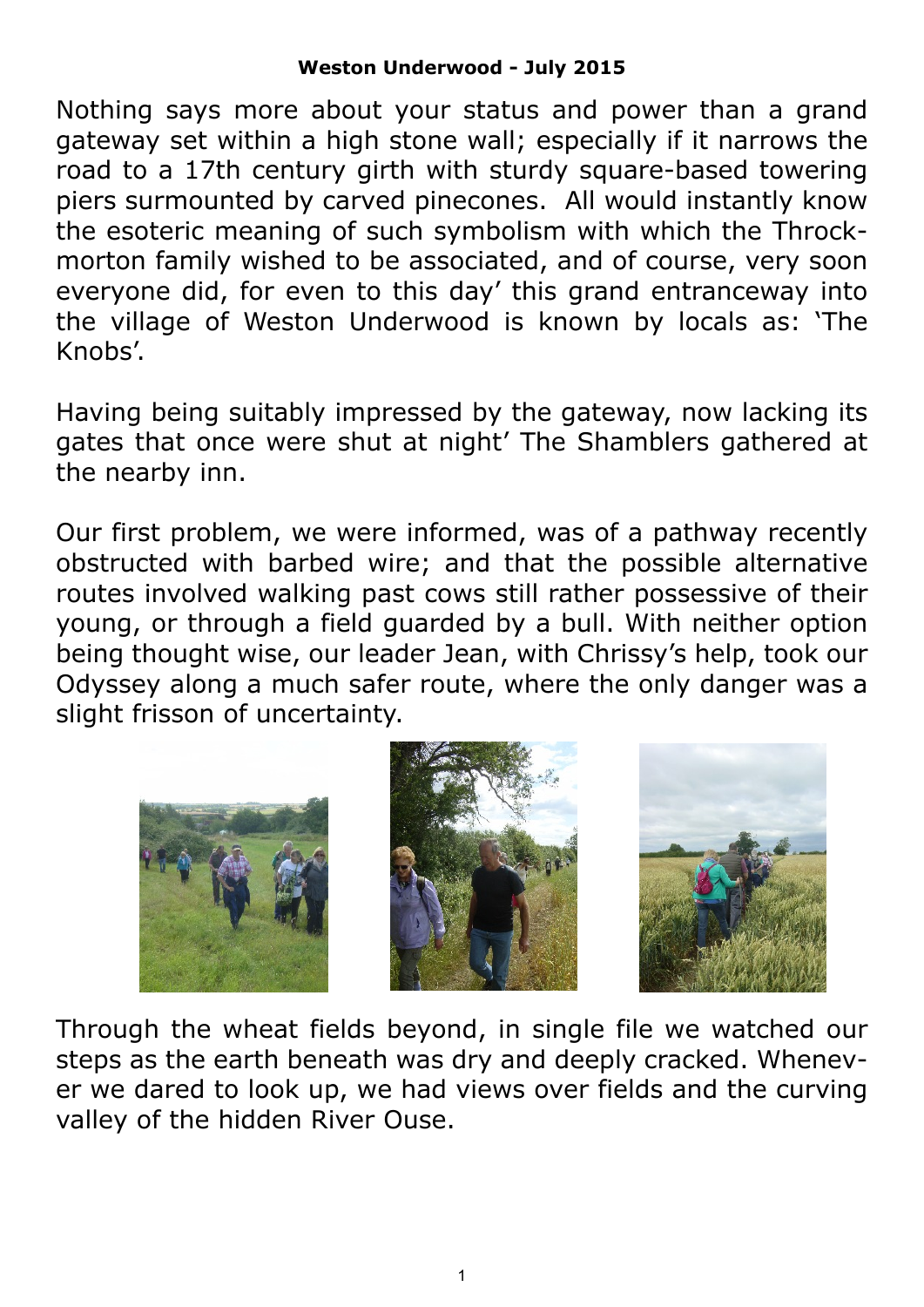Descending the hill, where wheat had shorter stalks than ever it did in our childhood memories, we glimpsed the stumpy Norman tower of Ravenstone's church tucked within its trees.





In the village itself, passing six re-modelled cottages, once former alms-houses built by the gloriously named, 'Heanage Finch', the 1st Earl of Nottingham, to house six men and six women… separately. These poor (unloved) parishioners as well as being single, also had to be members of the Church of England to qualify for their small pension, firewood and a new cloak every Christmas. Leaving the church behind, many of The Shamblers wondered if they too should have been similarly garbed, for it seemed colder here, and briefly the clouds threatened rain.

The tracks we next followed led us gently uphill to reach …





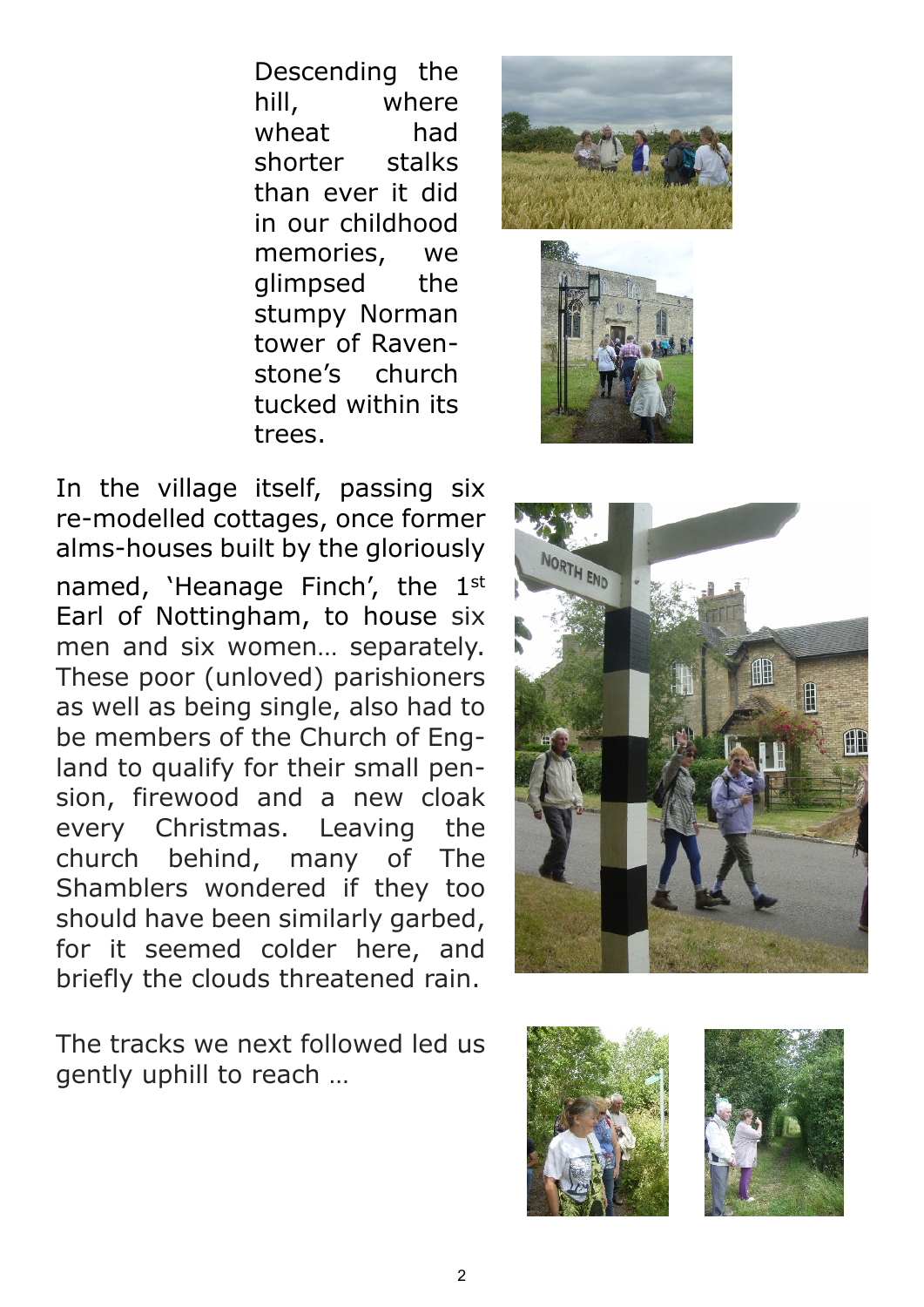

 … a folly built by the Throckmorton family in 1753 known as 'The Alcove'.

William Cowper (pronounced Cooper) lived in Olney and Weston Underwood between the years 1768 and 1795 and whenever free of insanity, he would occasionally write poetry and hymns here. The plaque on the wall had an inscription from of one of his poems:

*'The summit gained. Behold the proud alcove That crowns it! Yet not all pride secures The grand retreat from injuries impress'd By rural carvers, who with knives deface The panels, leaving an obscure rude name, In characters uncouth, and spelt amiss, So strong the zeal t'immortalize himself Beats in the breast of man, that ev'n a few Few transient years, won from the abyss abhorr'd*

*And even to a clown. Now roves the eye; And posted on this speculative height, Exults in its command.'*

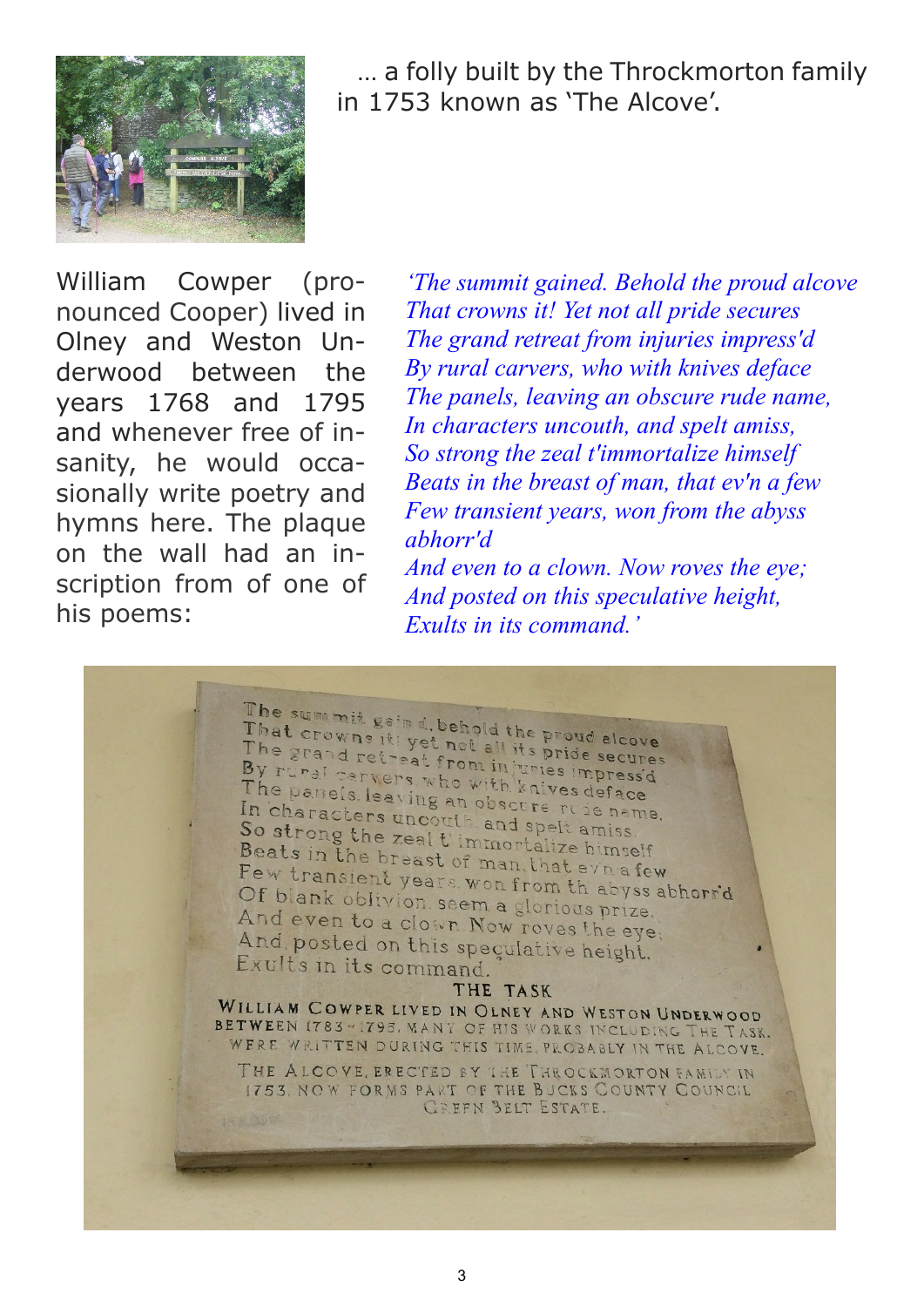

(Taking a short break)

Cowper was not a 'rural carver', his weakness instead being a tendency to deface window shutters. He inscribed the name *'John Gilpin'* on one of our own Shambler's grandmother's farmhouse shutters. 'John Gilpin' being the name of an hilarious poem written by Cowper, likely based on the antics of one 'Mr Beyer' who owned land in Olney. He was also a linen draper based in London, who once dramatically lost control of his horse

If The Shamblers had been here in July, 220 years ago, they could have witnessed Cowper busily scraping a poem on to the window shutters of Weston Lodge (now Cowper's Lodge) the house he had rented from his friends the Throckmortons.

*'FAREWELL, dear scenes, for ever closed to me, Oh, for what sorrows must I now exchange ye!'*

It seems he was about to head off to Norfolk!